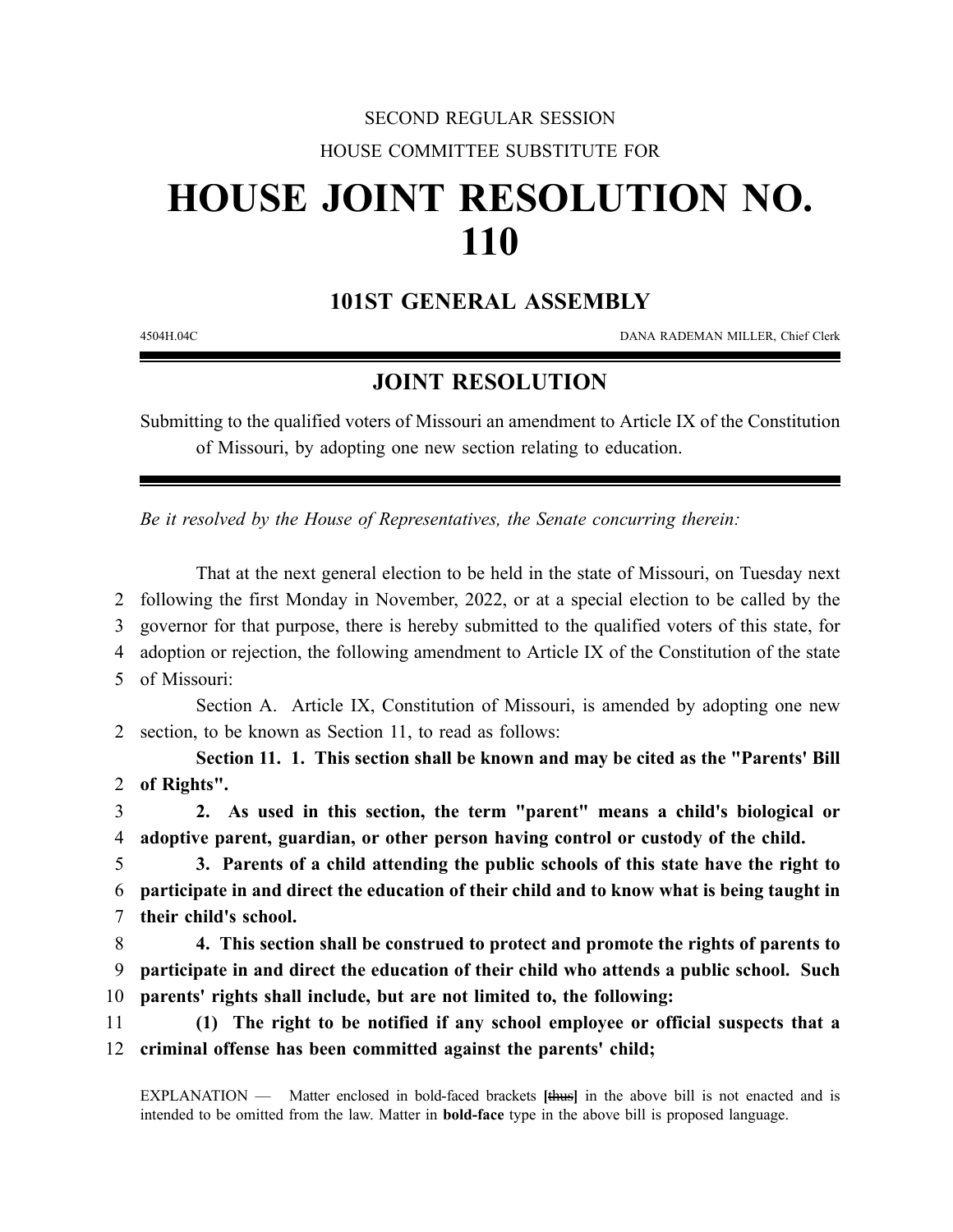**(2) The right to be involved in their child's education and to be notified of these rights and of any information that affects the well-being of their child;**

 **(3) The right to access and view school curricula, guest lecturer materials, and staff training manuals in a timely manner and in easily accessible formats;**

 **(4) The right to access school district and school building performance information in a timely manner and in an easily understood and fully accessible format;**

 **(5) The right to transparent access to school and school district financial information in an easily understood and fully accessible format;**

 **(6) The right to choose existing educational choice options provided by law that best suit the learning needs of their child including, but not limited to, the right of parents to choose which public school, school district, or local educational agency is best for the parents' child under a system for open enrollment across district boundaries that shall be created and funded by the general assembly;**

 **(7) The right to request to opt their child out of the classroom for any presentation of content listed in the syllabus with which the parents disagree;**

 **(8) The right to control their child's likeness in district materials, subject to exceptions such as court orders; and**

 **(9) The right to control their child's health and identifying markers including, but not limited to, the right to opt out of health measures not required by state order or statute.**

 **5. The public schools of this state shall take all actions necessary to promote, preserve, and protect the rights described in this section including, but not limited to, the following actions:**

 **(1) Making available all curricula such as the title of each textbook, course outlines, and reading lists to the public at least thirty days before the beginning of a semester in which the material will be taught;**

 **(2) Making available school building level and district academic performance information including, but not limited to:**

 **(a) Any financial and academic data submitted to the state department of elementary and secondary education;**

 **(b) The percentage of all students scoring at the proficient level or higher on all assessments administered under the Missouri assessment program or any subsequent equivalent assessment adopted;**

 **(c) The percentage of students in each reportable subgroup including, but not limited to, race, ethnicity, economically disadvantaged, students with disabilities, and English language learners scoring at the proficient level or higher on all assessments**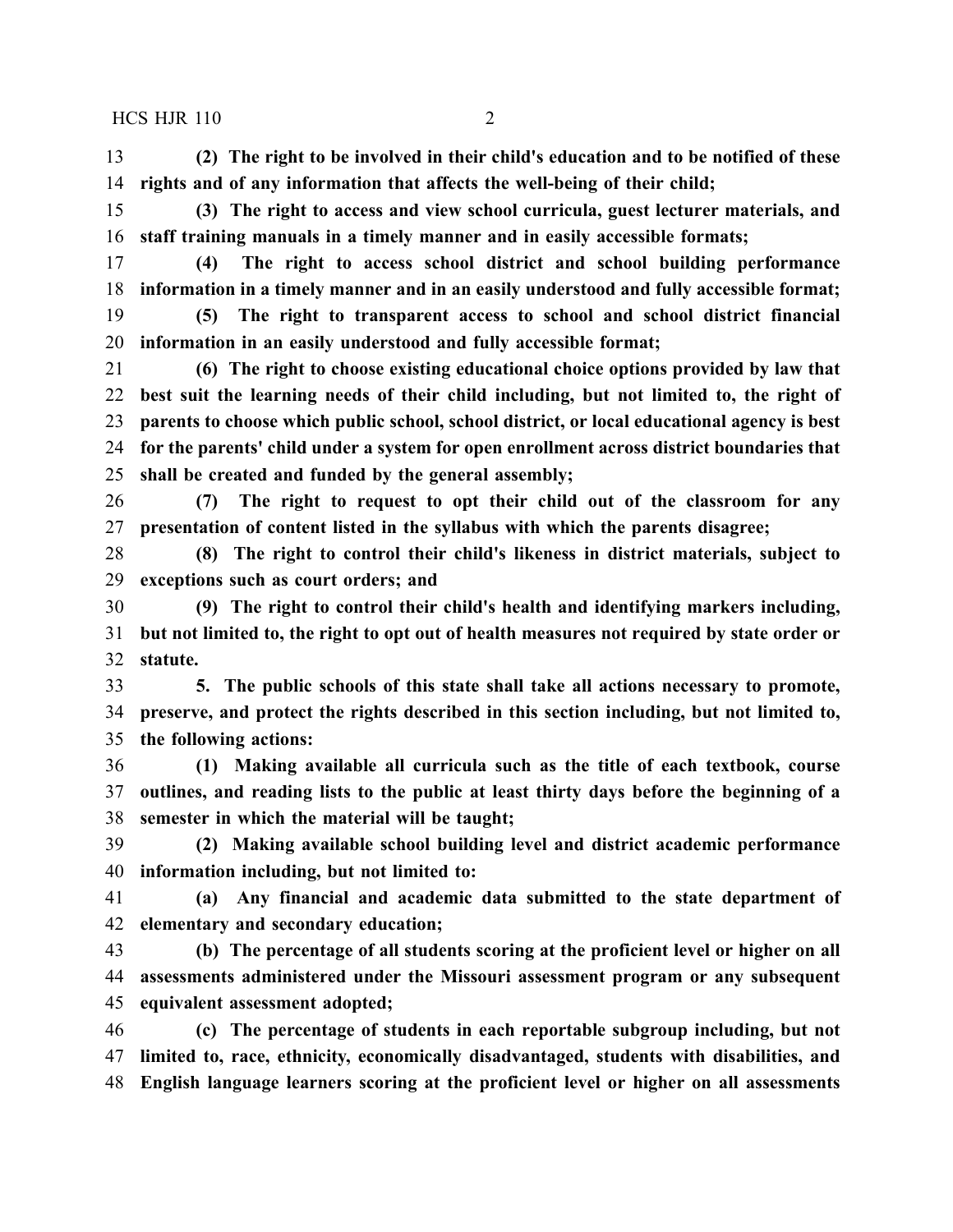**administered under the Missouri assessment program or any subsequent equivalent assessment adopted; and**

 **(d) For grades three to eight, the growth score in English language arts and in math measured against the national normal curve equivalent or any subsequent equivalent measurement adopted;**

 **(3) Making available all financial data available in a searchable and easily understood format including, but not limited to:**

 **(a) Financial reports and audits including, but not limited to, any reports submitted to the state;**

 **(b) Payment data showing all payments made by the school or school district; and**

 **(c) Information about the tax rates and revenues associated with the school or school district; and**

 **(4) Preventing any school employee from violating a parent's right to control what their child is taught.**

 **6. No school or school employee shall compel a teacher or student to adopt, affirm, adhere to, or profess ideas in violation of Title IV or Title VI of the federal Civil Rights Act of 1964, as amended, including, but not limited to, the following:**

 **(1) That individuals of any race, ethnicity, color, or national origin are inherently superior or inferior;**

 **(2) That individuals should be adversely or advantageously treated on the basis of individual race, ethnicity, color, or national origin; or**

 **(3) That individuals, by virtue of their race, ethnicity, color, or national origin, bear collective guilt and are inherently responsible for actions committed in the past by other members of the same race, ethnicity, color, or national origin.**

 **7. Any material required to be available to parents under this section shall be made available in a searchable electronic format at all times. Such material shall be placed on the department of elementary and secondary education website or on such electronic platform as may be provided by the department.**

 **8. (1) The state board of education shall approve and adopt a system for producing a school accountability report card as required under this subsection.**

 **(2) At least annually, the department of elementary and secondary education shall produce or cause to be produced a school accountability report card for each public school district, public school building or attendance center within each public school district, and each charter school within each public school district for the purpose of providing information about academic performance.**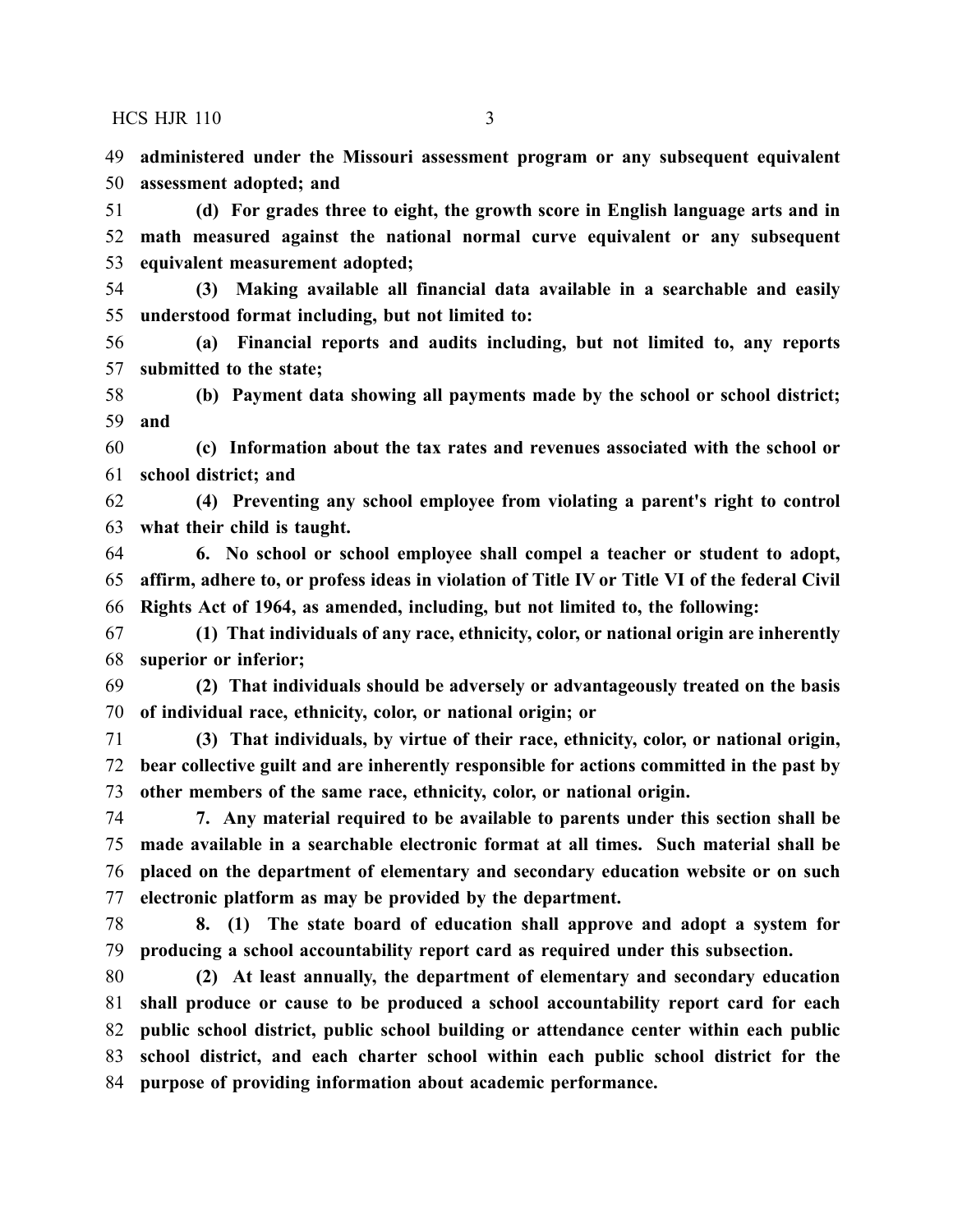**(3) The department shall calculate the following indicators for each public school district, public school building or attendance center, and charter school:**

 **(a) For each subject tested by the annual statewide assessment system created by the department, the percentage of students who scored in the top two categories;**

**(b) The median grade point average or its equivalent;**

**(c) For high schools, the dropout and graduation rate;**

 **(d) For public schools giving instruction in a grade or grades not higher than the eighth grade, the percentage of students scoring in the highest level of any end-of-course assessments;**

**(e) The attendance rate; and**

 **(f) For grades three to eight, the growth score in English language arts and in math measured against the national normal curve equivalent or any subsequent equivalent measurement adopted.**

 **(4) To perform the calculation required in subdivision (3) of this subsection, the department shall assign a point value to each indicator that is designed to evaluate a public school district's, public school building's or attendance center's, or charter school's performance relative to desirable standards established by the department. Based on the percentage points earned by each public school district, public school building or attendance center, and charter school, the department shall assign an overall letter grade of "A", "B", "C", "D", or "F" to each such public school district, public school building or attendance center, and charter school.**

 **(5) The general assembly shall create an adequate alternative education opportunity to be implemented in any district receiving a letter grade of "D" or "F" as described in subdivision (4) of this subsection. Parents of a child in any such district shall have the right to select such alternative education opportunity.**

 **9. Notwithstanding the provisions of Article X, Section 21 of the Constitution of Missouri to the contrary, all public schools shall be responsible for compliance with this section and the general assembly shall adopt such general laws as are necessary to promote, protect, and preserve the parents' bill of rights. Such general laws shall, at a minimum, provide for appropriate administrative and financial penalties as the general assembly sees fit and may provide for a private cause of action by parents when a school has not complied with this section.**

Section B. Pursuant to chapter 116, and other applicable constitutional provisions and laws of this state allowing the general assembly to adopt ballot language for the submission of this joint resolution to the voters of this state, the official summary statement of this resolution shall be as follows: